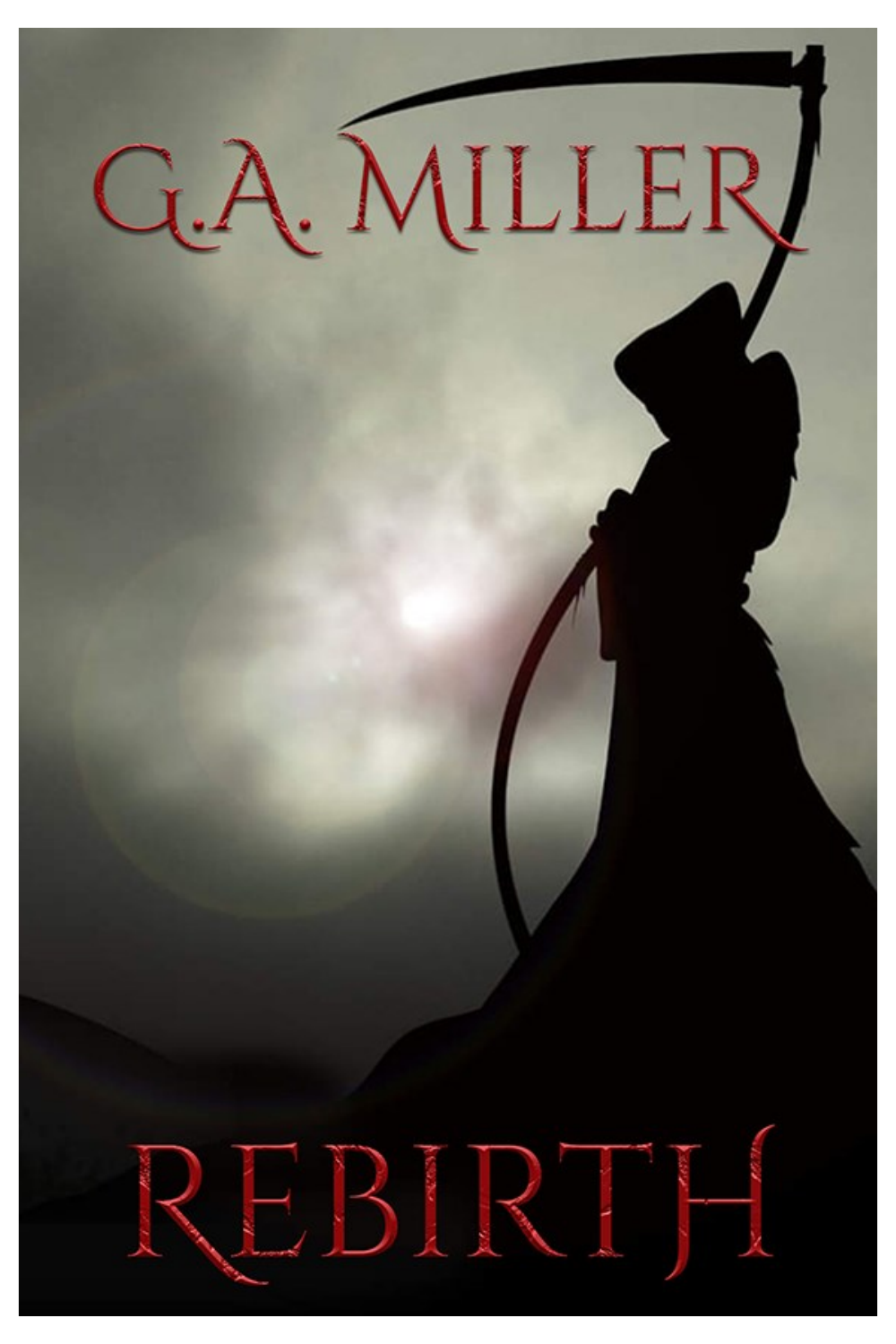# REBIRTH

G.A. Miller

Dark Imagination Publications

Pawtucket, Rhode Island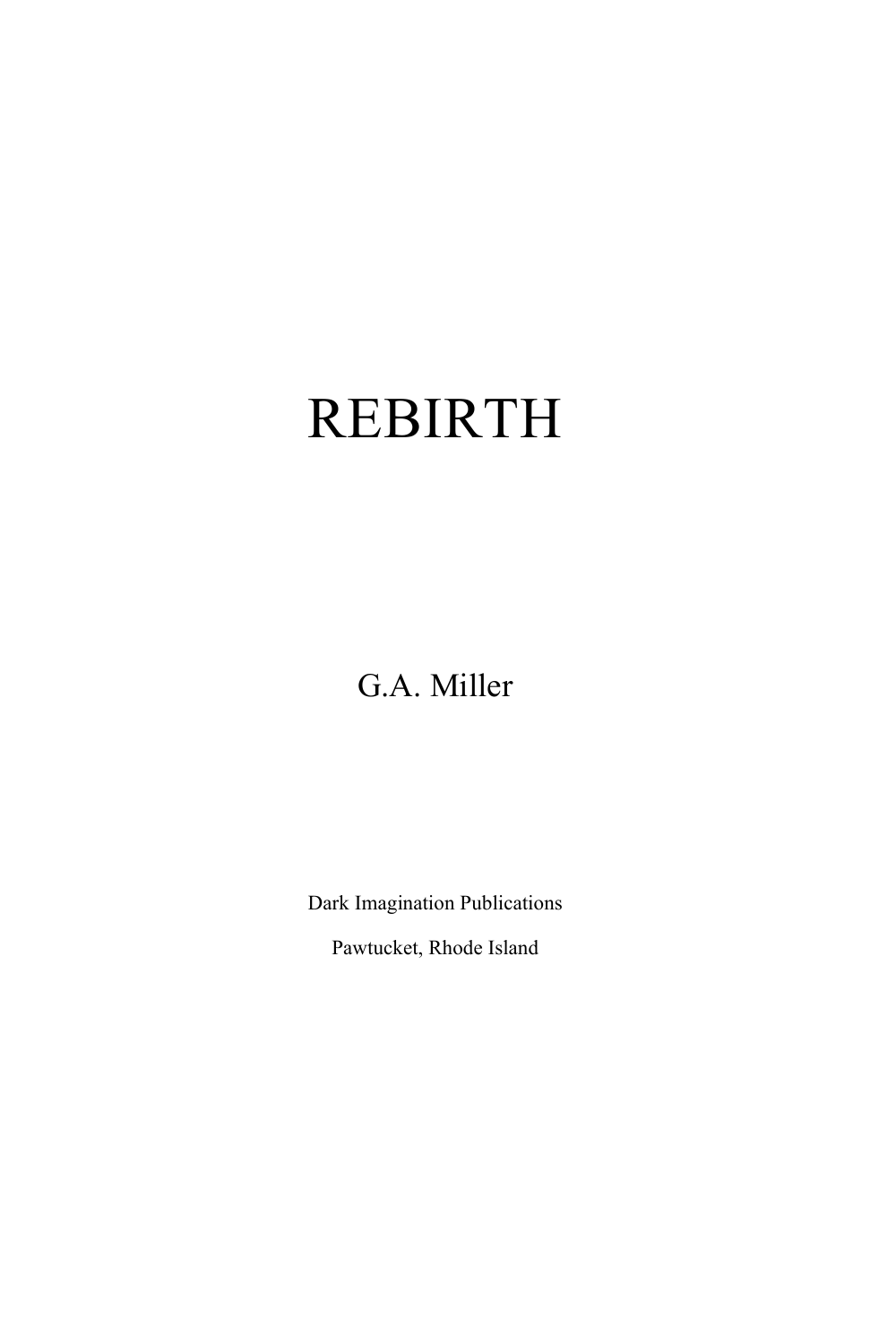Copyright @ 2022 by G.A. Miller

All rights reserved. No part of this publication may be reproduced, distributed or transmitted in any form or by any means, without prior written permission.

Dark Imagination Publications Dungeon One Pawtucket, RI 02861 https://anitabob.com

Publisher's Note: This is a work of fiction. Names, characters, places, and incidents are a product of the author's imagination. Locales and public names are sometimes used for atmospheric purposes. Any resemblance to actual people, living or dead, or to businesses, companies, events, institutions, or locales is completely coincidental.

No demons were harmed during the production of this book.

Rebirth/G.A. Miller -- 1st ed.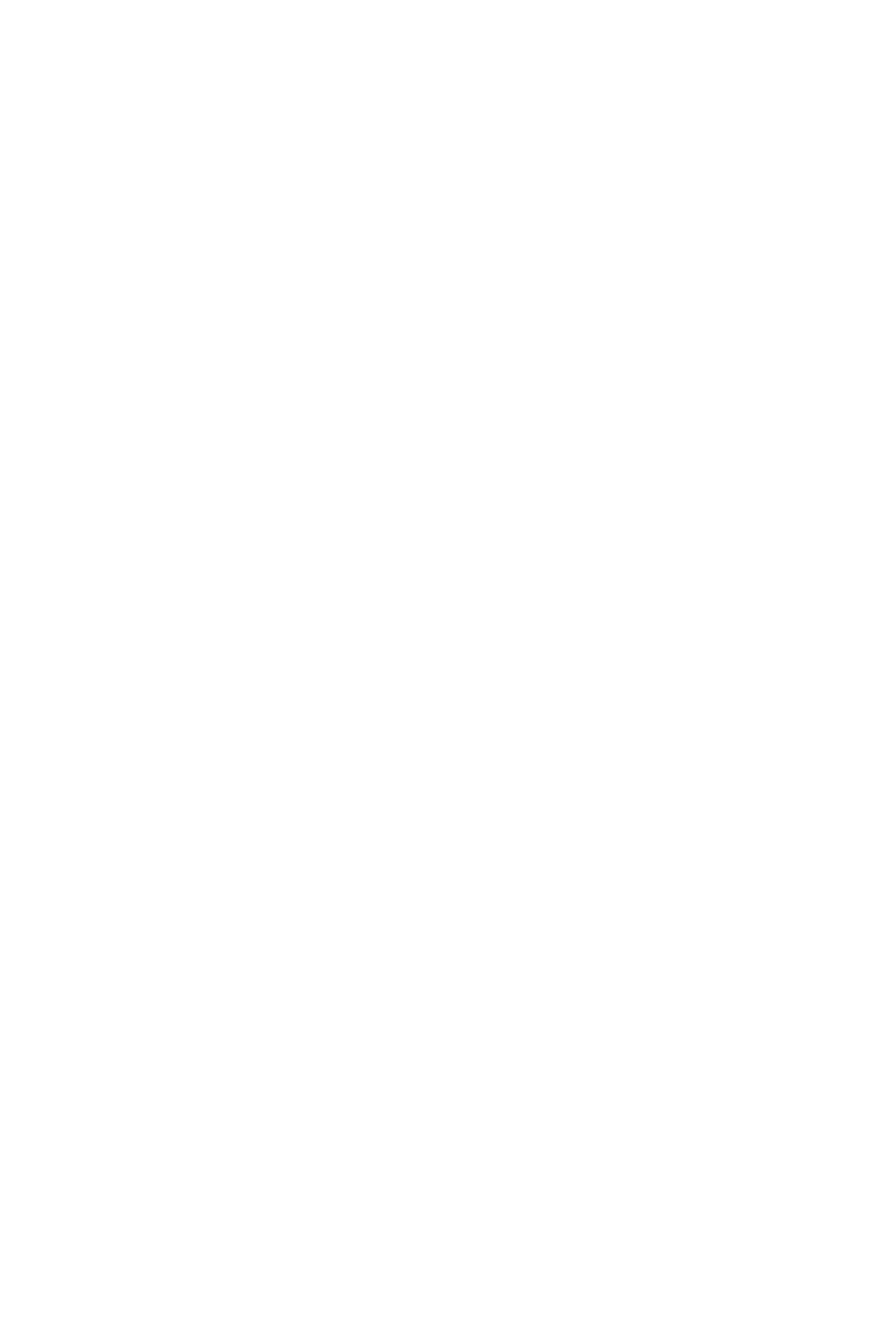For Anita and Willie

"The reports of my death have been greatly exaggerated."

 $-MARK TWAIN$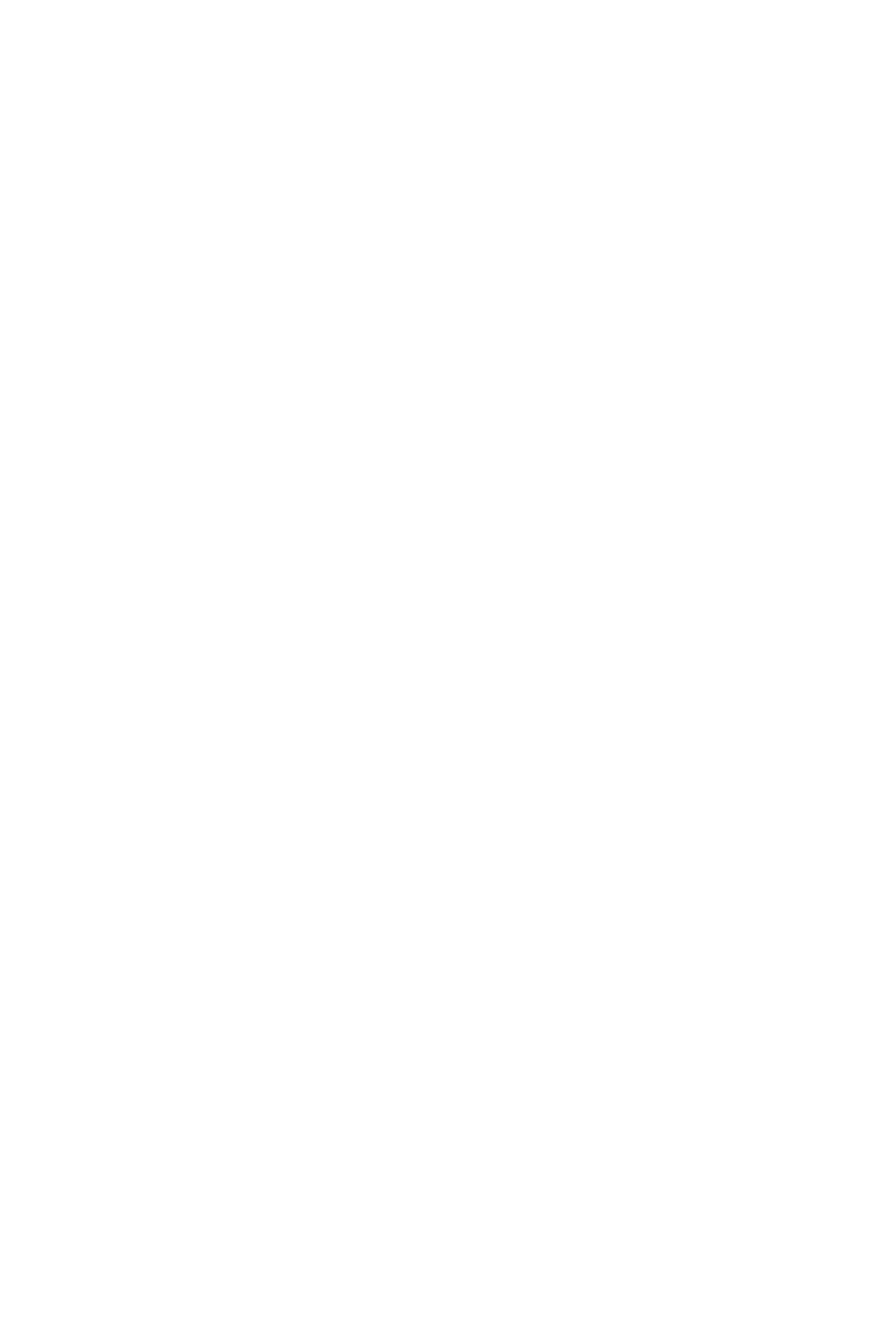## **CONTENTS**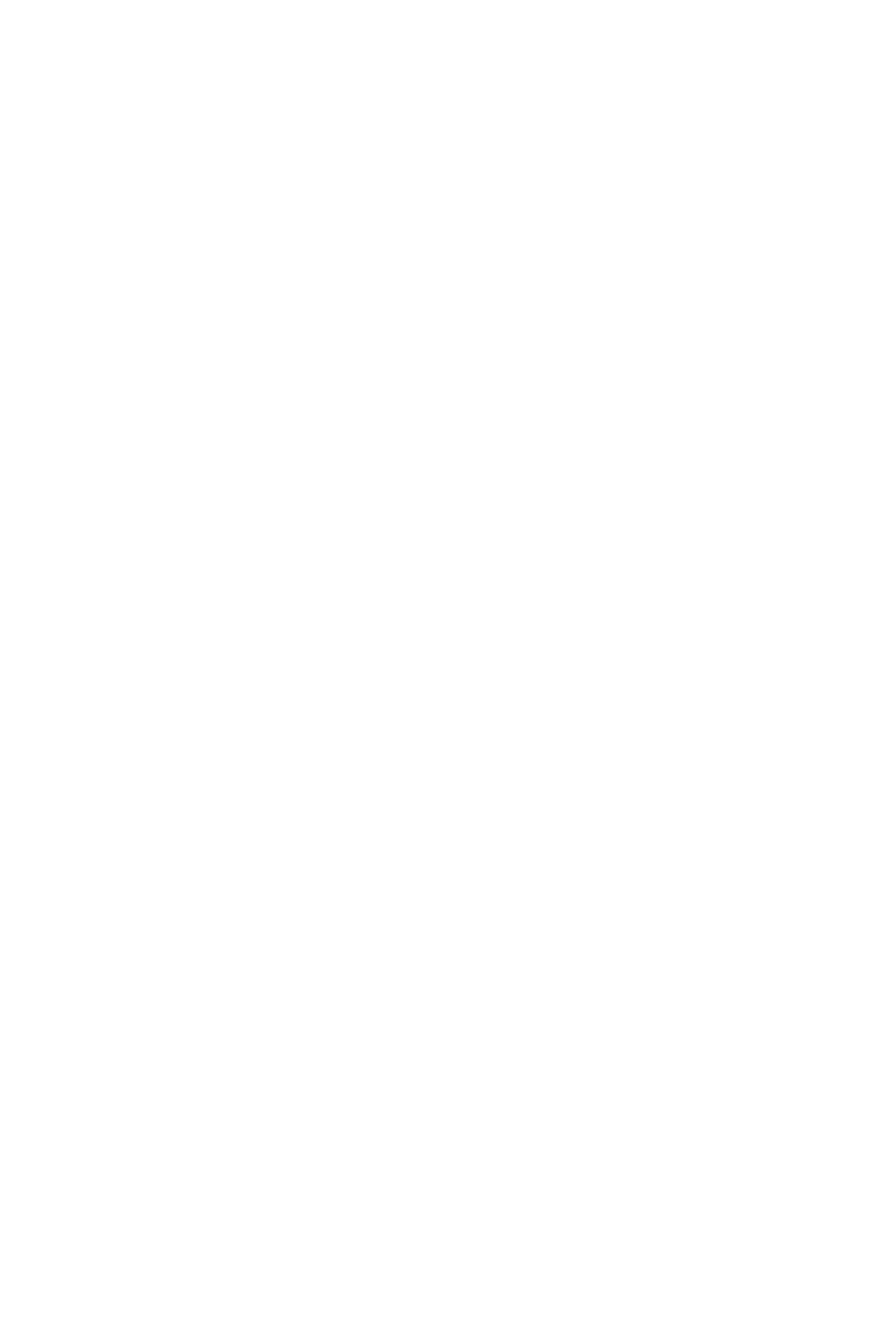### **BLACKOUT**

<span id="page-8-0"></span>With the power out again (for who knows *how* long this time?), my small house was stifling in the oppressive July heat and sleep was just not happening.

I gave up tossing and turning in the sodden bed, pulled on shorts and a t-shirt, and decided to take a walk, hoping a stray breeze might offer some relief. I saw candles through the windows of one or two fellow insomniacs, but most homes simply blended into the inky darkness of the moonless night.

I was surprised at how deathly quiet it was, not even the sound of a stray car braving the streets with no working signals on this night. The only sound was that of my sneakers on the road finding stray gravel to crunch now and then.

I'd planned to just take a walk around the block, but found myself heading to the park nearby, to maybe sit by the pond and hope for just a little moving air.

Soon after I entered the park to chase that elusive breeze, I felt goose flesh rise on my arms and paused. I couldn't see or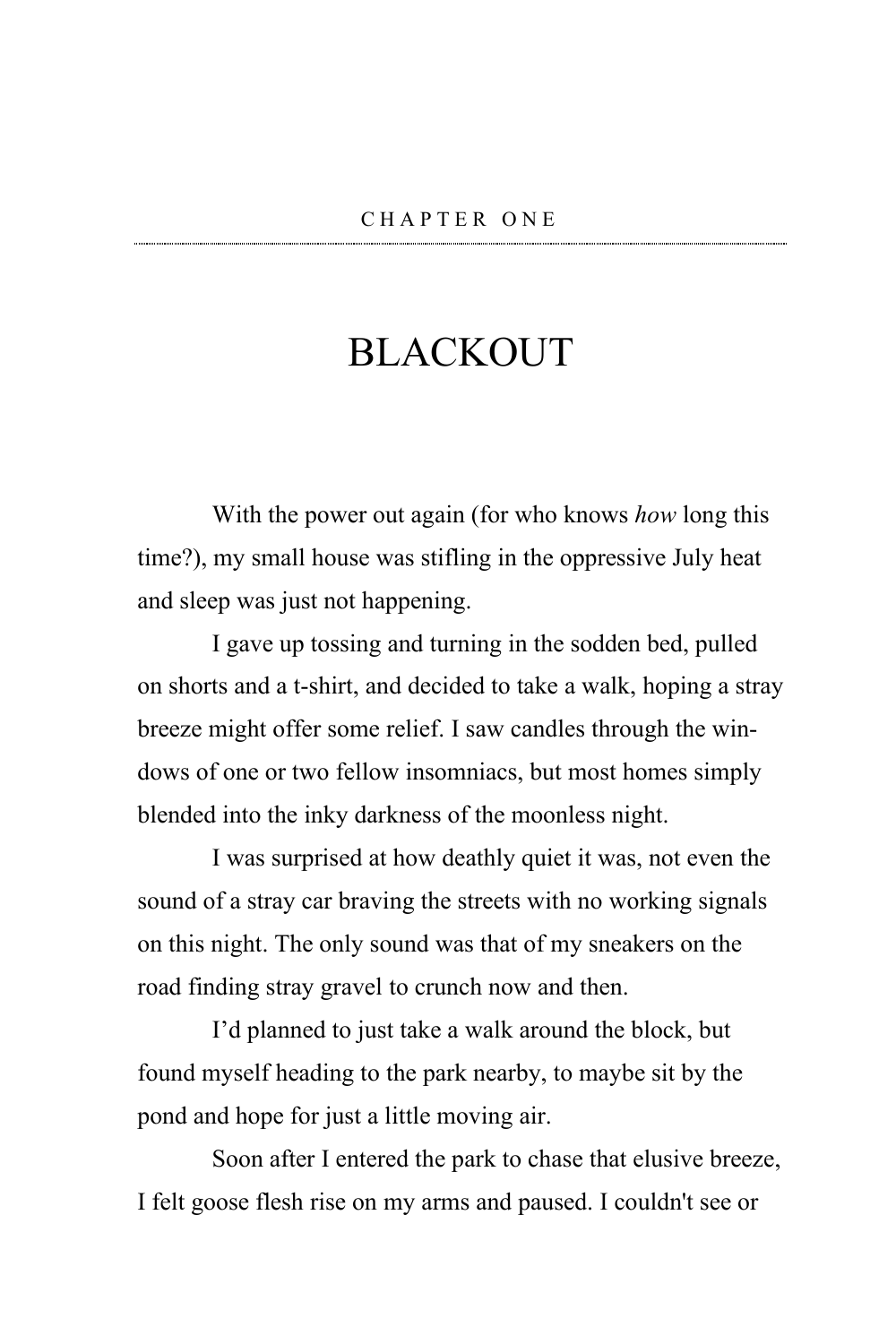hear anything, but my adrenaline was racing, and that primal *fight or flight* instinct was coming on strong. The feeling came out of nowhere, having been tired, bored and irritable only moments before.

I didn't know *how*, but I knew I wasn't alone.

I squinted uselessly into the darkness, seeing nothing but black trees blending into the black sky above, no moon or even stars to help... and then I became aware of a deep rumbling sound nearby.

*Something* was breathing, and by the depth of the sound, something big.

My mind was racing now, debating which way to go, unable to see where the source of that noise might be. Turning around, I decided to retrace my steps toward the park entrance, my senses straining to pick up something, *anything* to determine what else was here and how close it was.

That rumbling was just a bit louder.

And closer.

I scanned the path around me, trying to locate a stick, a rock, *anything* I could use as a weapon if I needed one, but it was just too dark.

Louder.

Closer.

I debated running, but dismissed that idea immediately. With my bum knee, I'd be on my ass in no time flat, easy prey for whatever the hell was making that sound. I didn't even have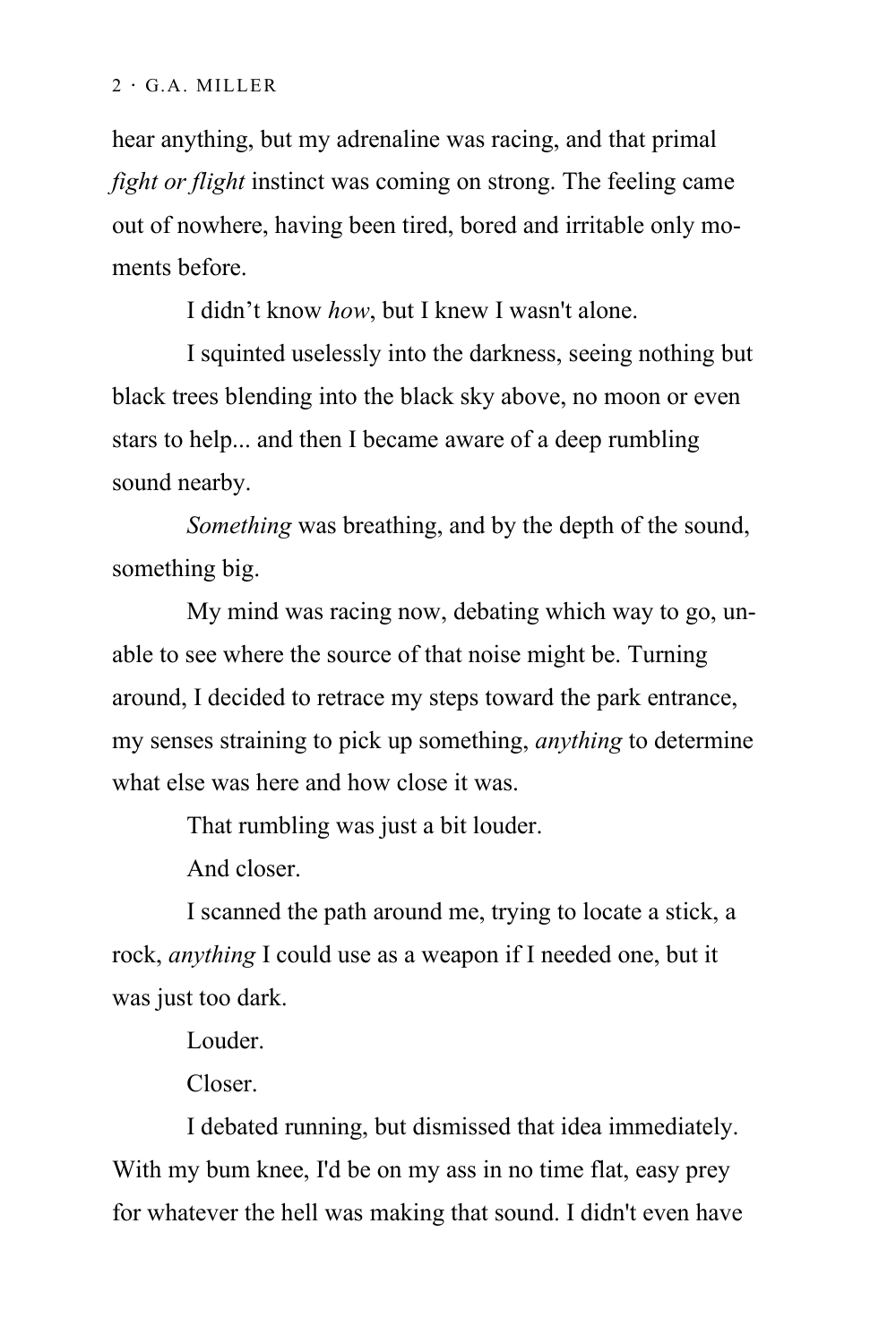a pocketknife in these shorts, and had left my phone home, having turned it off to conserve battery for an emergency.

Like this one.

*"Fuck!",* I whispered to myself. How could I have left the house with *nothing* in hand in case something happened? I *always* drop a knife into my pocket when I go out, along with my wallet and keys. Well, always except *this* time.

I shivered then, and not from cold. My body was coated with a fine sheen of sweat and my blood pressure was hammering in my chest. My hands balled into fists, as I silently promised myself if I was going down, then I was going down swinging.

Just then, a set of headlights blinded me momentarily, as a car swung into the park entrance. I heard a loud rustling nearby, as though something large was pushing itself through the hedges. As the car got closer, I saw it was a police cruiser, and nearly sobbed with relief. I held up my hand and the cruiser rolled to a stop next to me.

"Evening sir. Everything all right?"

"It is now, Officer. I was taking a walk and thought I heard something behind me, just before you came into the park."

"Some*thing* behind you? You mean someone?"

"I'm not sure, but it sounded big, who or whatever it was."

"Did you see anything?"

"No, it's too damn dark. I couldn't make anything out."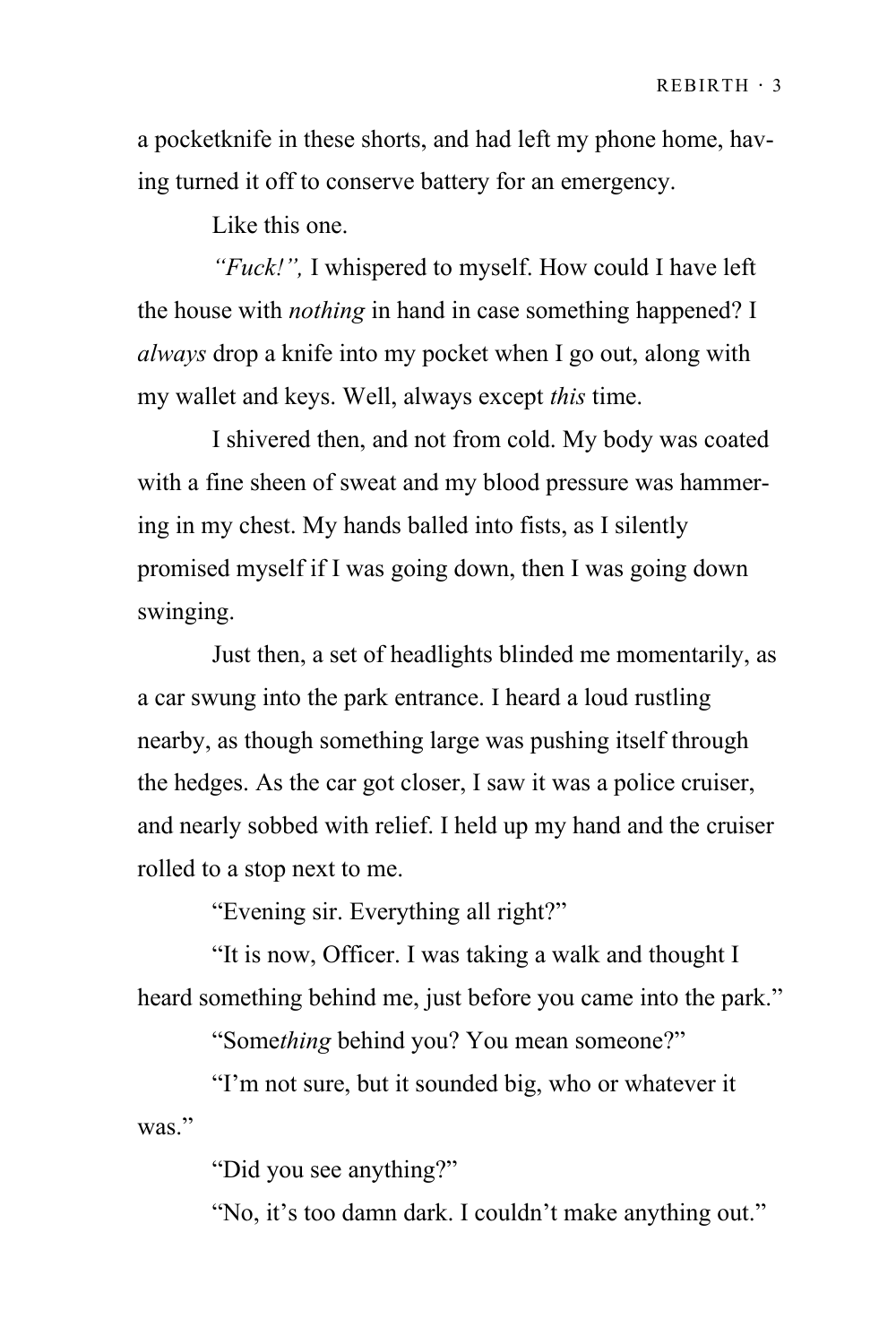"Do you live near here?"

"Oh yes, I'm just a couple blocks west of here. I couldn't sleep in this heat."

"Oh, I bet. If you like, I can give you a lift back home?"

"That would be great, thank you!"

"Hop on in the back. I'll let you out once we get to your house."

I was confused at first, then it dawned on me… they don't want the *usual* passengers in the back of a cruiser to be able to operate the doors. I got in, buckled myself and gave him the address. He finished his slow circuit through the park, then turned back toward the entrance as we talked about the unfortunate timing of a blackout during this heat wave. The air conditioning in the cruiser was a therapeutic blessing for me, calming and cooling me at the same time. I looked all around as he drove the route, but the park was even darker in contrast to the dashboard lights in the cruiser and the bright headlights cutting through the gloom ahead. The only thing visible was the road ahead, illuminated by those headlights.

I began to wonder if, being overtired, my imagination hadn't gone into overdrive, creating the whole sensation out of nothing.

Moments later, we pulled in front of my house, and he opened the door to let me out. I thanked him profusely for being there and walked through the driveway to the back door, which I'd left unlocked as I hadn't brought my keys with me.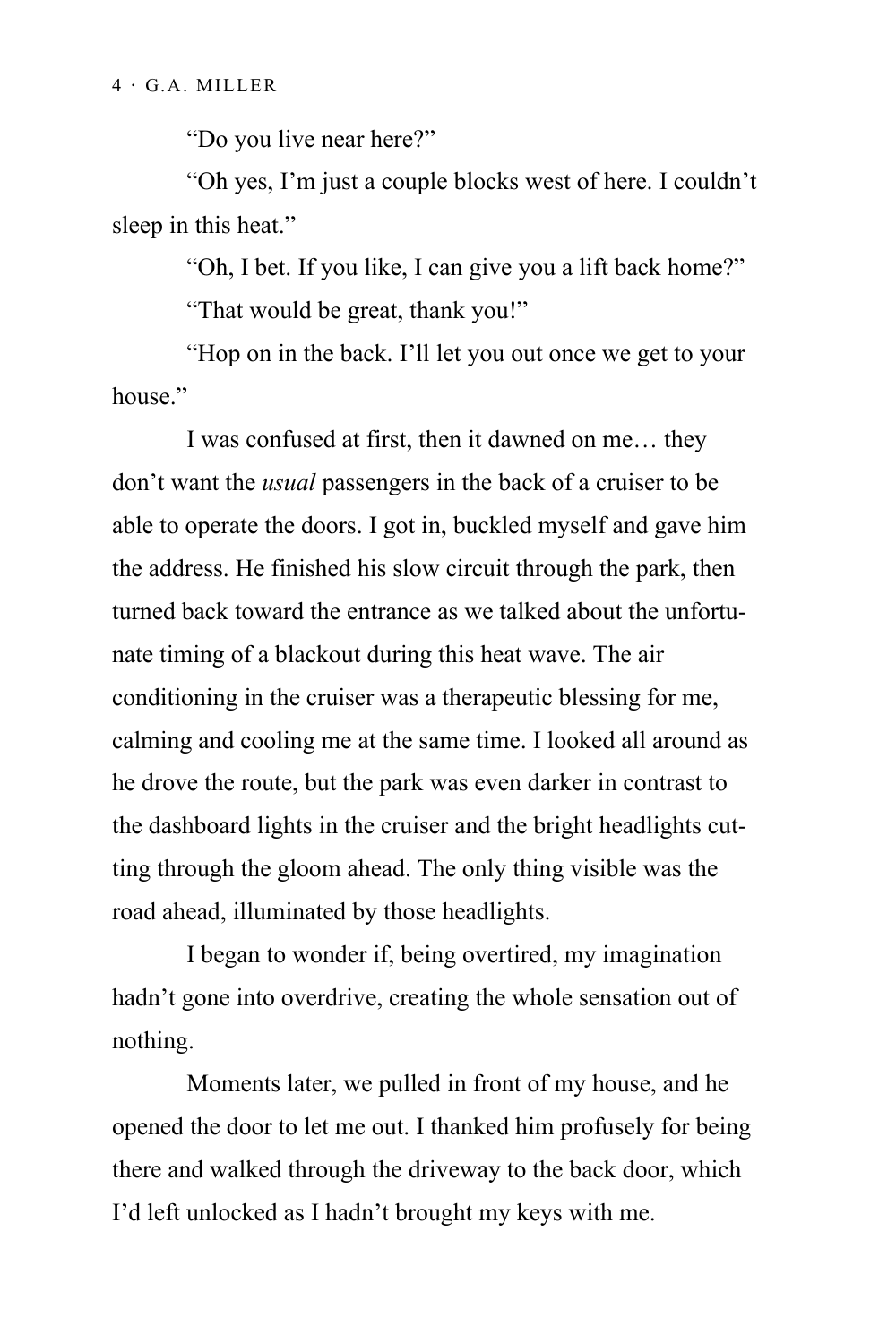I entered the kitchen and turned to face the door as I pushed it closed and turned the deadbolt handle to lock it. I exhaled deeply and stepped back from the door, turning around so I could make my way to the bathroom in the dark house… and stopped hard when I bumped into something very solid, very large in the middle of my kitchen.

"Fridge? But, how the hell… oh *shit*."

It wasn't my refrigerator. It was something else.

Oh, and it was breathing *very* deeply.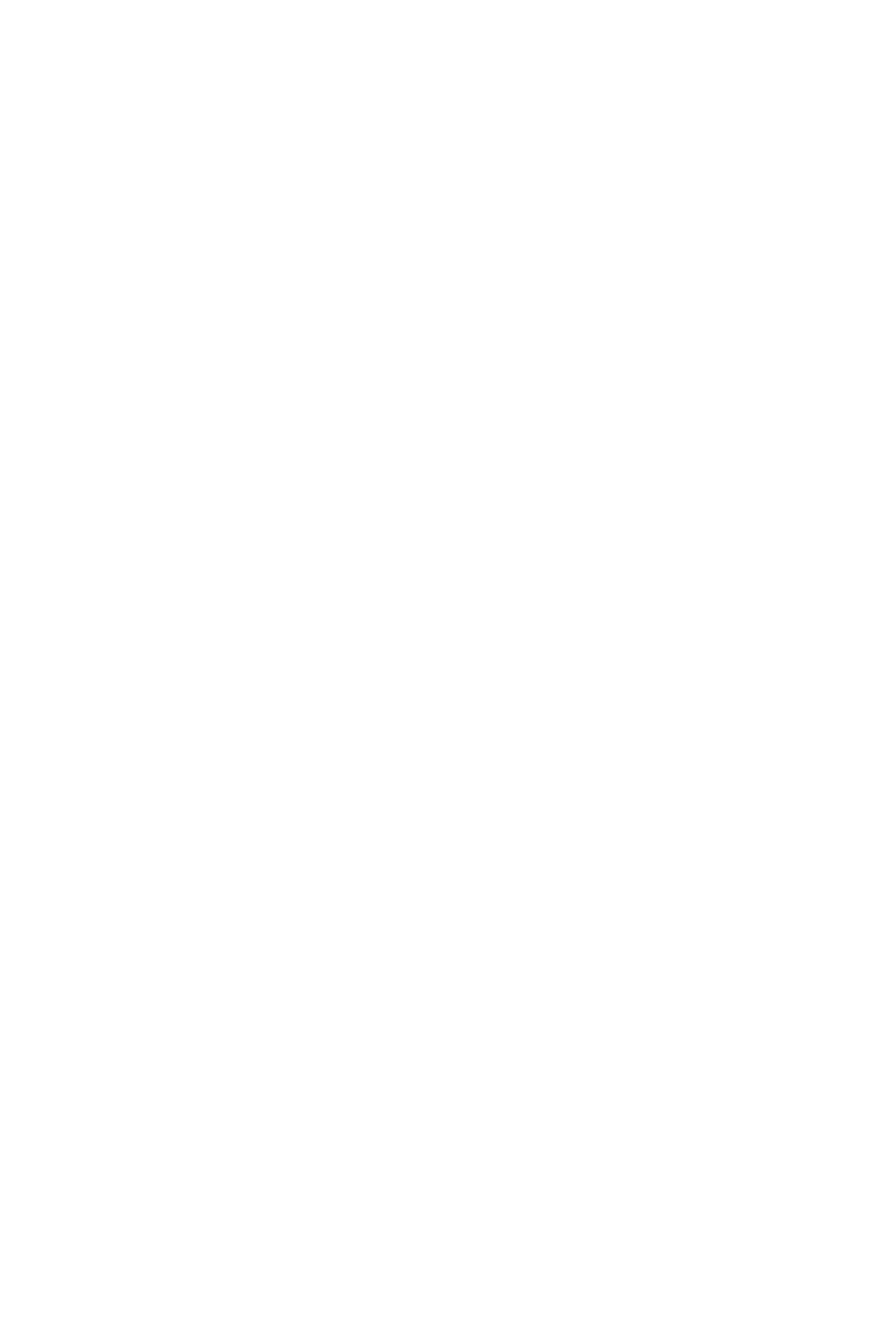### FUNNYMAN

<span id="page-14-0"></span>When Barry Martin walked out onto the small stage, he was surprised at how bright the spotlights were. The patrons seated at the tables were no more than silhouettes, but at least there seemed to be a small crowd on hand.

"Hey everyone, thanks for coming out to the Asylum tonight. I'm Barry Martin, and it's my first time here. Whadda ya say, let's have some *fun*!

As you can see, I'm *old*. I get reminded of that every day, when I watch TV. They play these non-stop commercials for Medicare Advantage insurance all day long, using spokesmen like Joe Namath, George Foreman, and Jimmie JJ Walker.

You know why? Because we *recognize* them. Because we're *old*! And if *those* don't get you feeling old enough, along come the ones for final expense insurance because they just *know* we have one foot in the grave already, don't we?

OK *fine*, I'm old. When I was growing up, we didn't have these *internet influencers* and all that crap. No, we had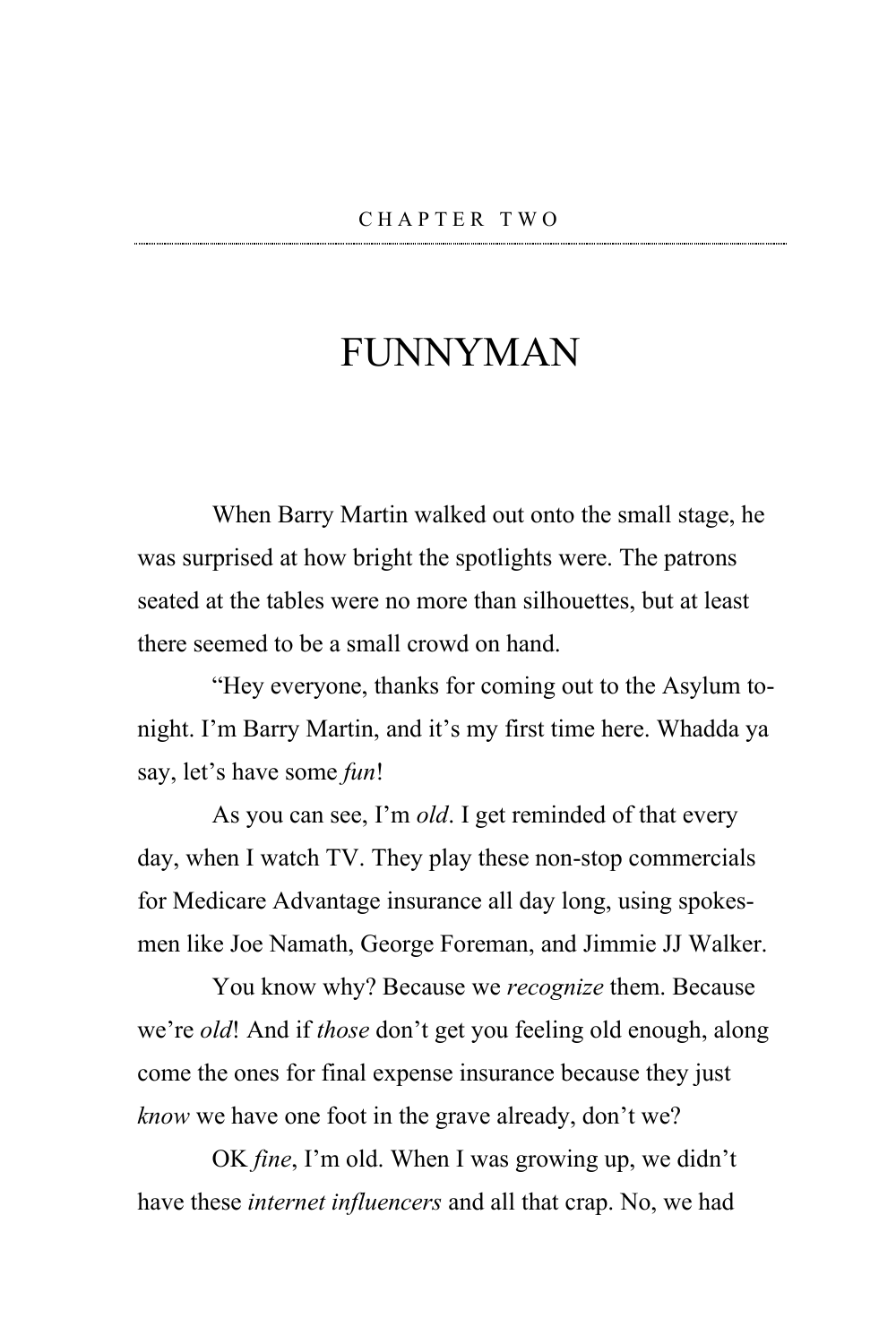fads. Remember those? The Pet Rock? Oh, another big one was the Mood Ring, the ring that changes color based on your mood.

I didn't need a mood ring. I have a mood *face*. We're constantly hearing people say that 60 is the new 40, but the cop that pulled me over on the way here did *not* seem to share that opinion."

*Nothing*, he thought. *Better kick it up some, buddy, or this'll be your last gig here.*

"Now that I've lived through a pandemic, I understand why all those Italian Renaissance paintings were of fat, naked people lying on couches all day. Scary stuff, right? If I would have had a choice when my turn arrived, I would have chosen the Pfizer vaccine. Remember, Pfizer is the company that makes Viagra. If they can raise the dead, they can certainly cure the living!

It really made me appreciate my friends, though. Good friends are harder to find than toilet paper in 2020. I even tried some of this new age stuff during that time. My wife does Yoga, so I joined her for a session. I only mastered one pose, though. The Downward Facing Chalk Outline, it was called.

I got in touch with my inner self last week, and I didn't like *that* at all. In fact, I asked my wife to *never* buy single ply toilet paper again! I even went to see a chiropractor the other day. Now, I stand corrected."

Barry was starting to sweat now, and *not* from the lights. Not even titters of polite laughter from the room.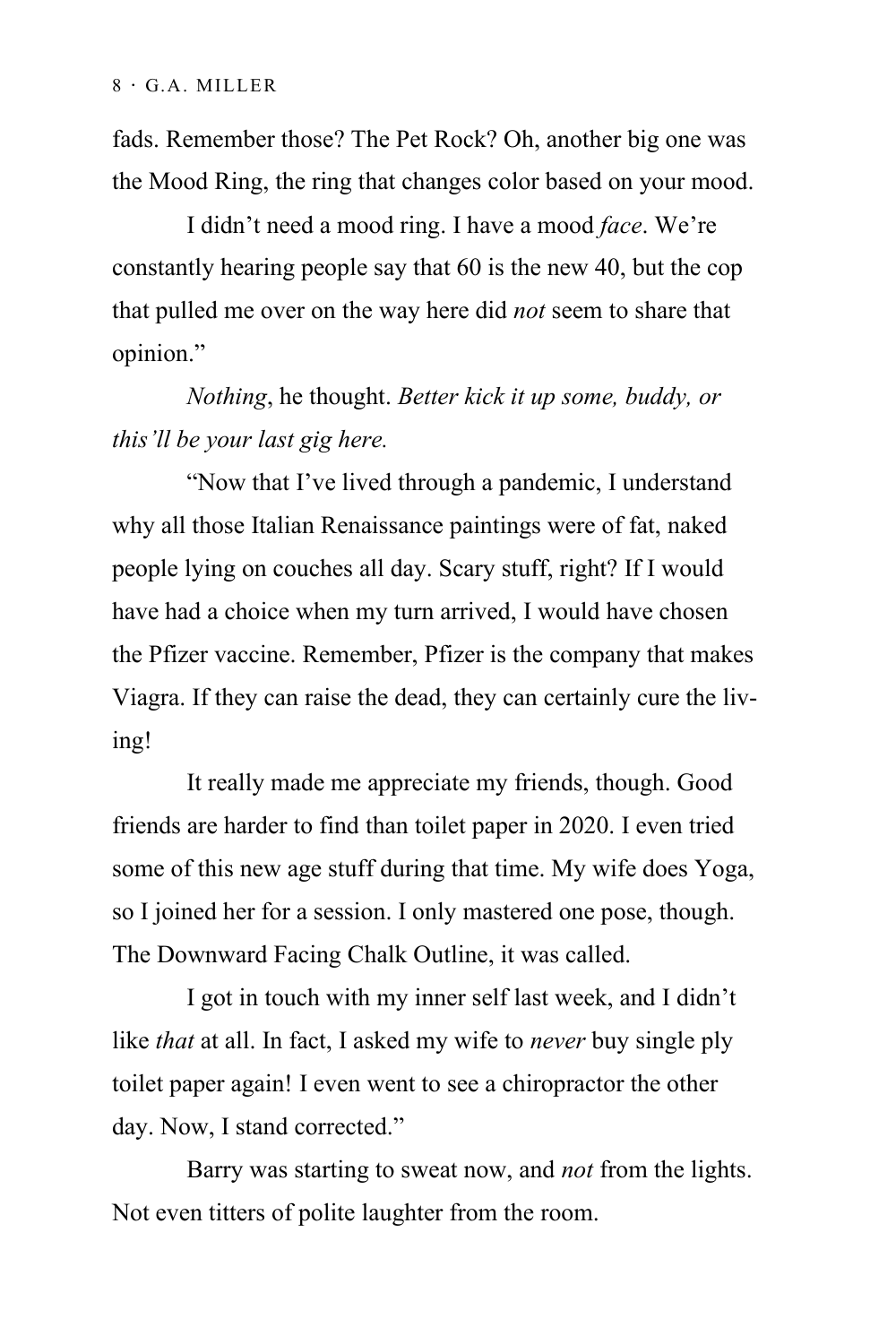"Does anybody remember the movie, 'Field of Dreams'? It's the one where Kevin Costner played a farmer who cut down all his crops and built a baseball field because he heard a voice telling him, *'If you build it, they will come'.* I wonder if the guy that invented the vibrator heard the same voice?

Speaking of such, I will *never* understand women. A woman will profess to fear and hate all things related to horror, yet her favorite position is *'Zombie Victim'*, where she lies back and gets eaten. Ah yes, good old 69, a.k.a. the meal for two with the *very* hairy view.

Talking about women, I believe all the women who've had breast implants should create their own political party. Instead of Democratic or Republican, they can call it the Tupperware Party."

*Jesus, I'm working harder than an ugly stripper up here, and nothing*, he thought.

"You have to be careful about what you say these days. For example, If I call a dog a Fur Baby, everyone thinks it's cute, but if I call a child a Skin Baby, they think I'm depraved and hideous.

And all this social media stuff is an absolute friggin' nightmare. Hoping to avoid conflict when browsing social media is like jogging barefoot in a dog park and hoping you don't step in shit. Me, I'd rather just visit a local bar and talk to people. The regulars at my neighborhood bar were so happy to see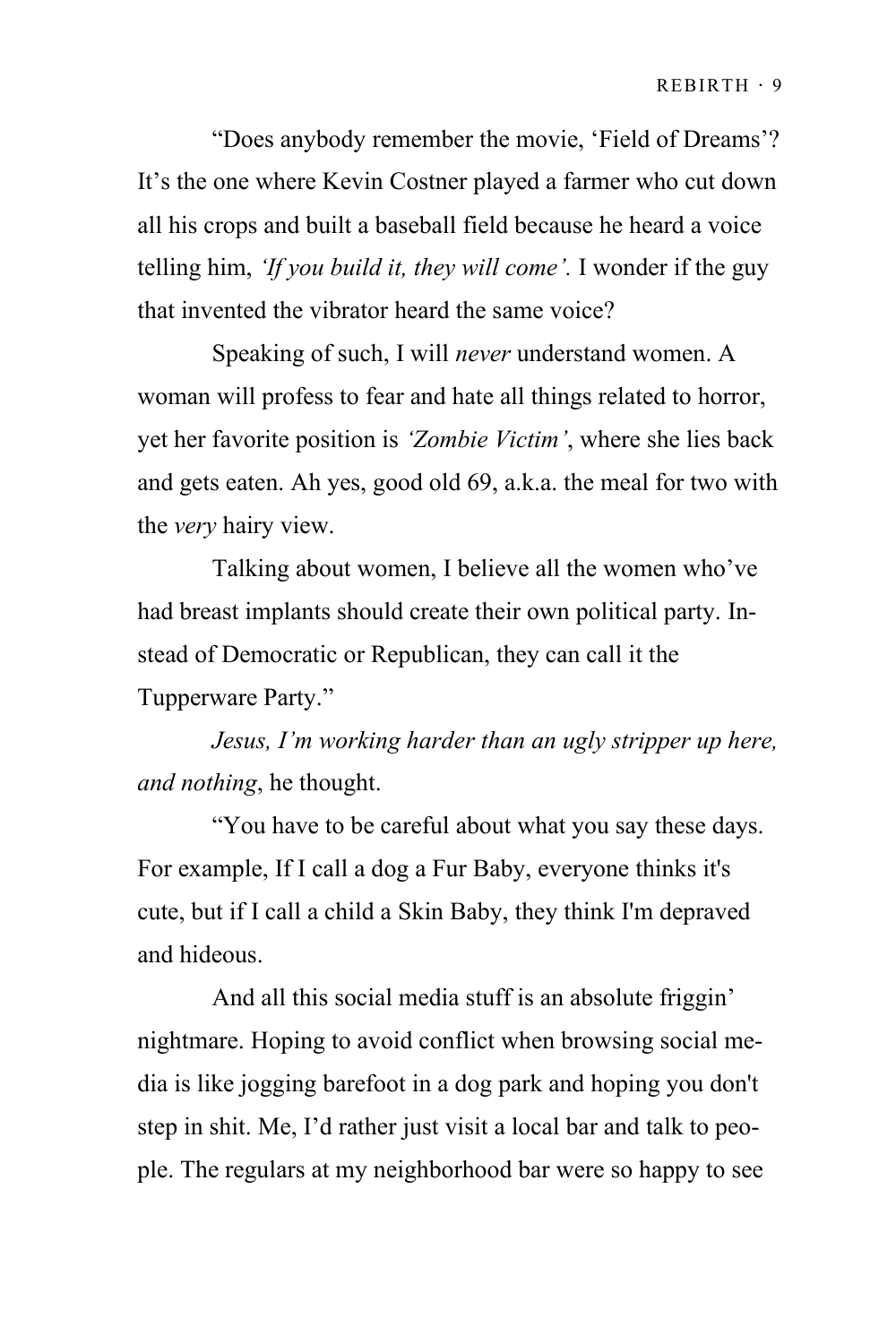me return the other night that they invited me to be the goalie on their dart team!

I've had people ask me if alcoholics run in my family, but I tell them nah, they just stumble around and break shit, that's all. I used to enjoy when they'd all get lit and try singing nursery rhymes. *'Old MacDonald had Tourette's, E, I, E, I, fuck!'* "

*I give up*, he thought. *Let's wrap this up and move on.*

"Hey folks, I'm Barry Martin, and thanks for coming out. If you enjoyed the show, visit my web site at BM dot funny, and no, that's *not* the one about enjoying your bowel movements.

I'll leave you with a thought from the great George Carlin, who told us that there might not be an *I* in team, but there certainly is in Individuality, Independence, and Integrity, so always be yourselves and…"

Barry stopped, his mouth agape. The spotlights had dimmed, and the houselights had come up, and now that he could see the audience, he saw they were all *corpses*, in varying states of decomposition and rot.

*"What the fuck…",* he whispered, hearing footsteps behind him. He turned to face a large man, dressed in a tuxedo smiling broadly.

"Nice set, Barry. I'm sure all your guests enjoyed it."

"Guests? What the *fuck* are you talking about, and who the hell are you?"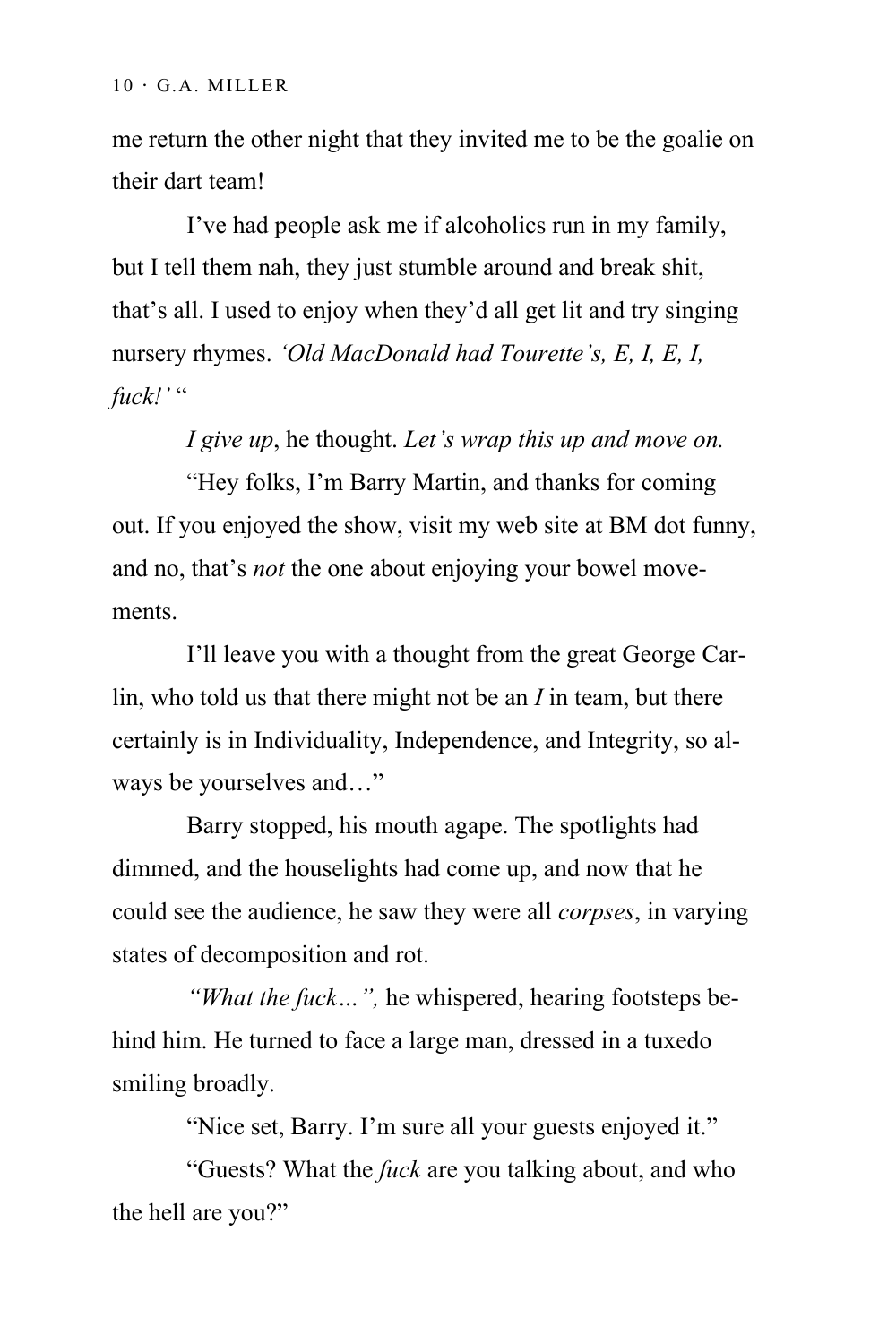"Don't you recognize them, Barry? Look, your former wives are all together at that table right up front, there's the group you embezzled from when you worked for that brokerage, and…"

"But…*how?* I mean, they're all…"

"Dead? Well, of course they are. Many by their own hand, courtesy of having known you, Barry. And now, they've all come to witness your final performance and welcome you to $\mathbb{R}^n$ 

"*Final?* No, no, I have a gig upstate next week."

"You *had* that gig, Barry. Not any longer, I fear. Do you remember that joke you used to tell about how someone would tell you to go to hell, and you said you couldn't because the devil had a restraining order against you?'

"Y-yeah, sure, what about it?"

"Congratulations, Barry. I've *lifted* my order, and we're *all* here to welcome you to Hell, a spot you've worked *very* hard to earn."

*"NOOOOOOOO!!!!!"*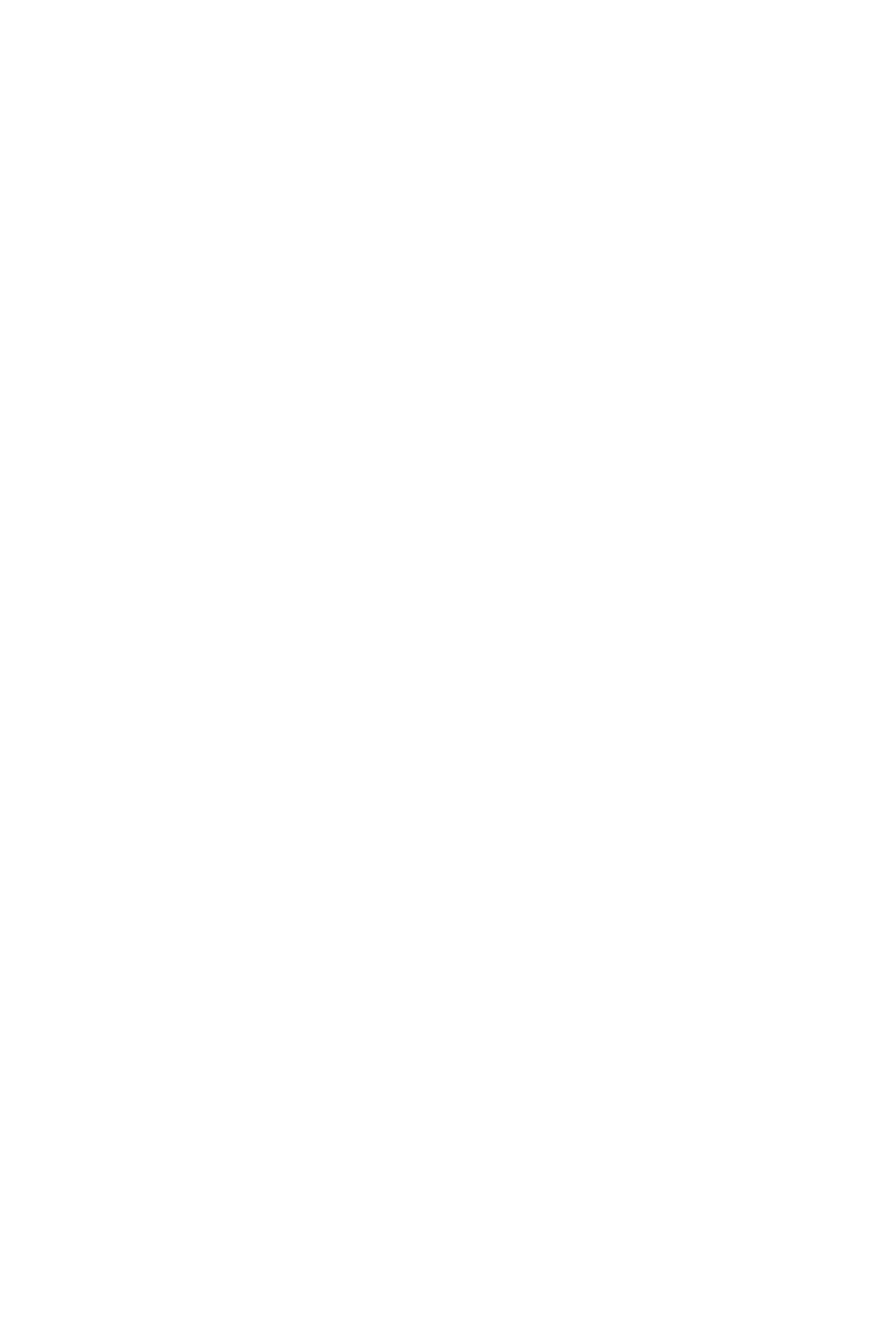#### <span id="page-20-0"></span>DOROTHY PARKER KNEW

Dorothy Parker knew.

Between the carefully edited news stories on the TV and the nervous conversations in the church hall during Friday night bingo filled with all the lurid details left *out* of the news broadcasts, she knew.

"The Rhode Island Ripper", as he'd been dubbed by the press, wasn't the first serial killer to make headlines in their area, but he was far and away the most sadistic of the lot. He followed in the footsteps of the original Ripper, eviscerating his victims after slashing their throats and taking an internal organ away with him as a heinous souvenir of the crime. The police, despite all the technology at their disposal, had no clue as to his identity… but Dorothy did.

A mother knows her child, after all. Her dear husband Tom tried his best to keep it from her, but she remembered the stories about what was happening to so many small animals in the neighborhood, and the strained glances between father and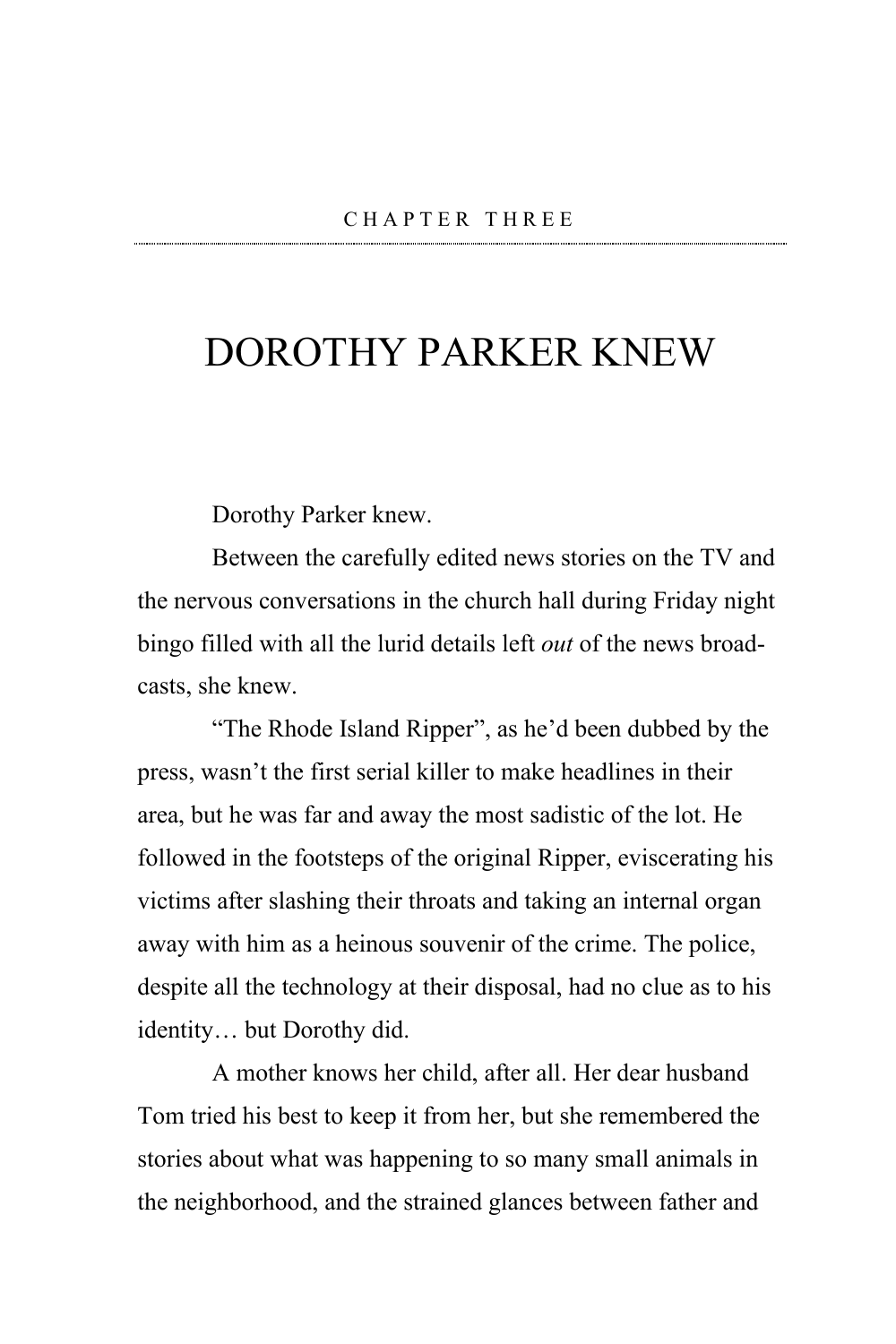son at the dinner table. The angry conversations in the basement, Roger's denials sounding less than genuine, as though he was lying, holding back when Tom questioned him.

She'd need to do some shopping first, and then write a letter to her daughter Sarah to explain it all, and then just wait for her son Roger to come back home for his annual Christmas visit.

She'd make his favorite meal, a meat loaf with mashed potato and chopped spinach, along with her special gravy. Same as he'd loved all his life, but with *one* small difference in the gravy.

When they first bought the house all those years ago, they found it had a vermin problem. Her husband bought some strychnine and set out traps, and the problem was quickly solved. As the children came along, he'd stowed the remaining poison in the rafters of the basement, a place curious kids wouldn't tend to explore.

But he'd told his wife where it was, and it had remained there for decades now, the vermin having wisely chosen to nest elsewhere. She'd need the stepladder to get to it, of course, but that could wait for now.

She went to see Frank the butcher first, for the mixture of ground beef, pork and veal she needed to make the loaf, and then to the grocery for the potatoes and spinach, along with a few other items.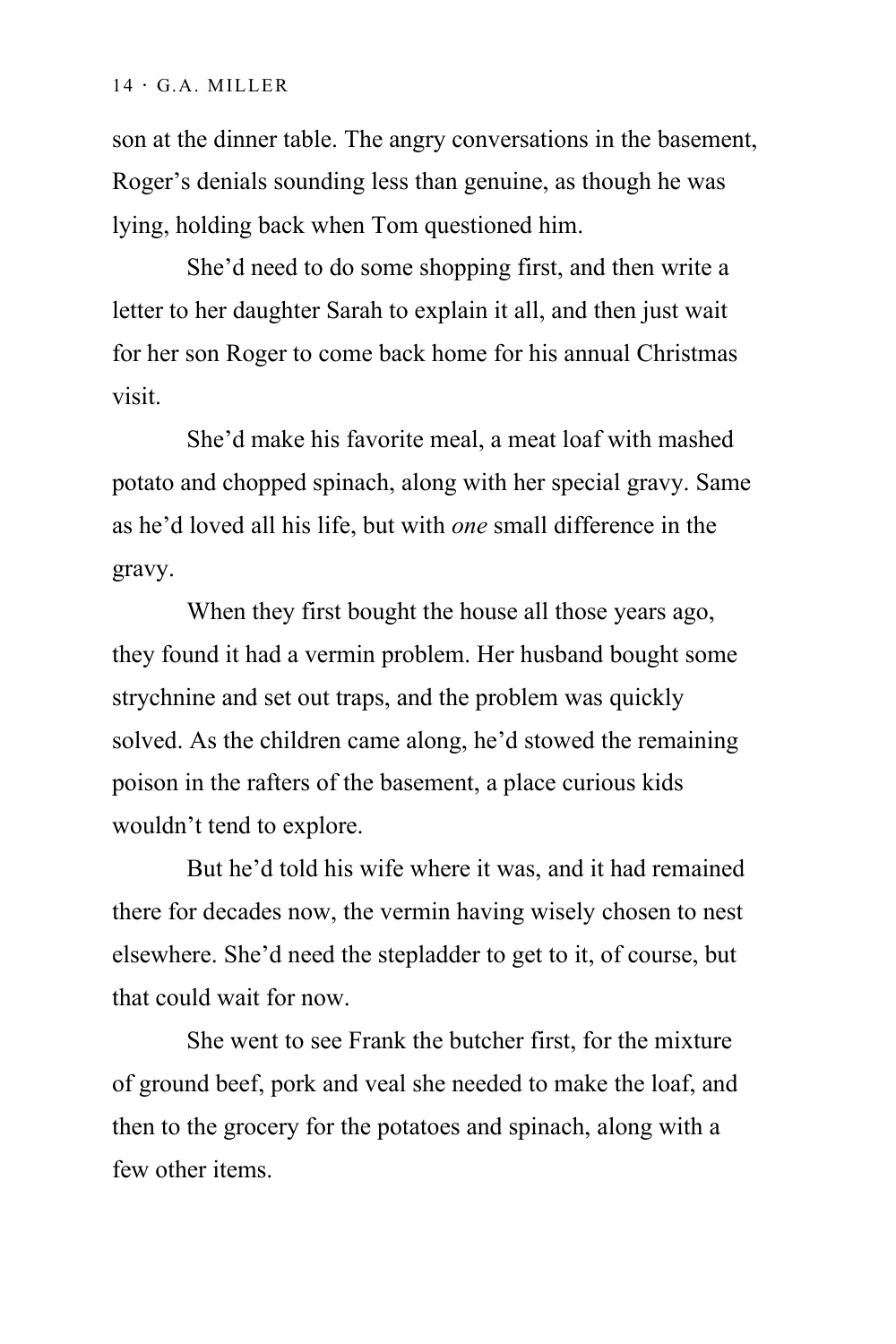Roger planned to arrive early on Christmas Eve, Sarah saying she'd be delayed, but would be there on Christmas day, sometime in the afternoon, so Dorothy's special meal would be their Christmas Eve dinner.

She shifted her weight in the hard plastic seat on the bus, enduring the pain in silence. The same aggressive cancer that claimed her husband Tom had settled into her now, and she didn't need a doctor to tell her she didn't have much time left.

She finally arrived home and put her groceries away. She sat at the small kitchen table, a pad of paper in front of her, and wrote a long letter to her daughter Sarah.

She apologized for leaving Sarah with the unpleasant chore of cleaning up after her, and the undue attention it would surely generate, but explained her own condition and her decision to use the time she had to make things right and put an end to the killings. As she signed the letter, a single tear fell from her cheek, blurring the ink at the end of her name.

She folded the sheets, inserted them into a plain envelope, and licked the flap to seal it. She wrote a single word on the front, her daughter's name, and placed it on the bureau in her daughter's bedroom. All that remained to do was to carefully fetch the box from the basement and wait for tomorrow.

Dorothy went down the stairs to the basement and picked up the stepladder, leaning against her husband's old work bench, as it always did. She took it to the dark corner in the back, next to the bulkhead, the one where the labyrinth of pipes made their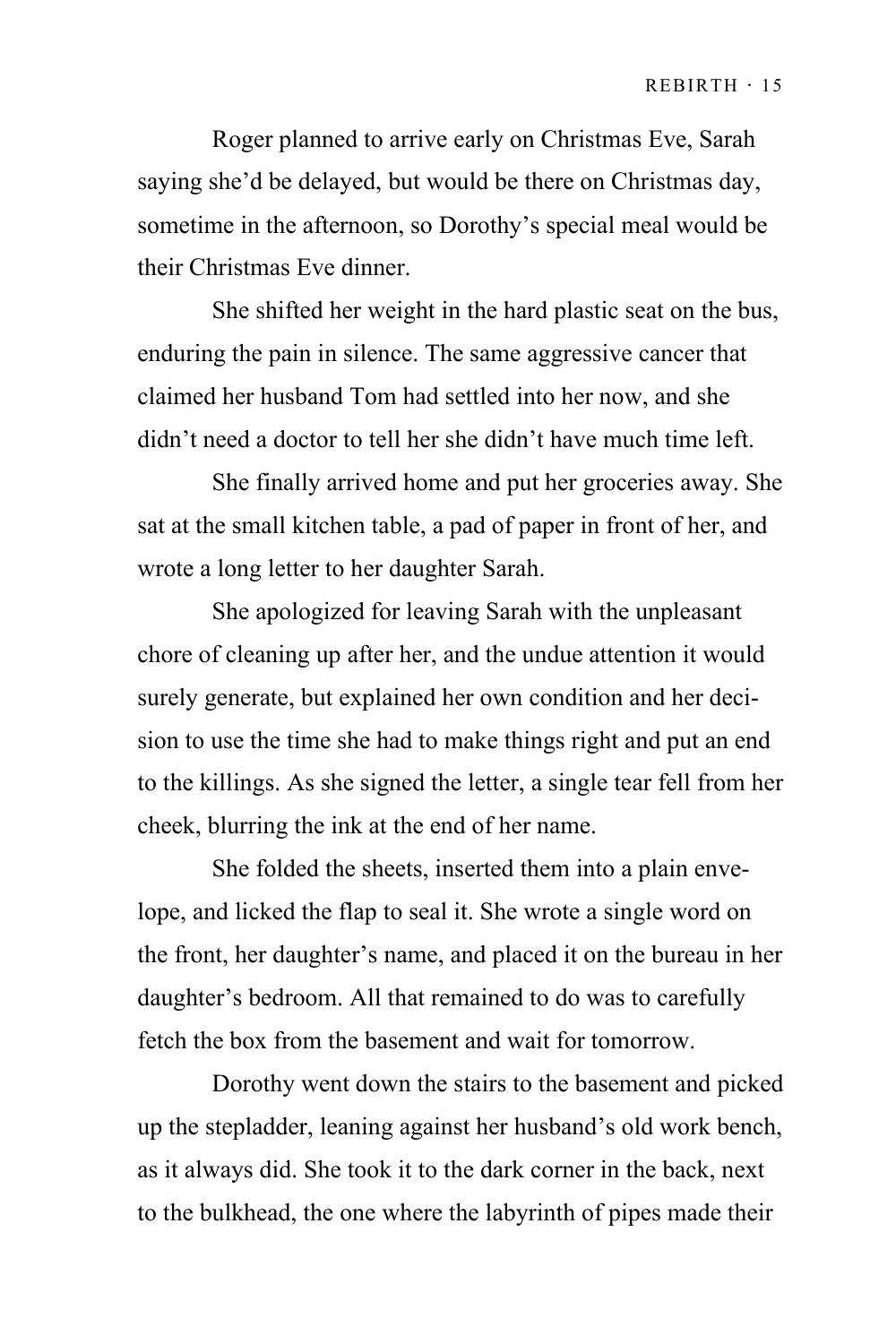way up through the walls to deliver the hot water to the radiators. She set the ladder in the tight spot beside the oil tank and climbed up, stretching to reach into the rafters.

Her fingertips brushed against the dusty box, causing her to sneeze and nearly lose her balance. She closed her hand around the box and slid it carefully out and stepped back down to the safety of the dirt floor.

Tom had closed it well, the deadly contents within untouched by the years of storage. She nodded and took it upstairs, leaving the stepladder next to the tank.

After tomorrow, it wouldn't matter. None of it would. She set the box on her small kitchen table and looked around, satisfied.

Everything was ready. All she had to do now was get through one more night of pain before waking early to begin her preparation. She decided to sit in her living room and put on the television, knowing she'd doze off and on in the chair, which had proven to be less painful than trying to sleep in her bed.

The sunrise didn't look like a greeting card at all once the morning arrived... it was more of a gradient change from nearly black to a slate gray. That sky, coupled with the chorus of aches in her joints, let Dorothy know the weather was going to change soon. Snow, by the feel of it.

She lowered the recliner and hobbled into the kitchen to put up a pot of coffee, then stood under a hot shower while the coffeemaker filled the air with its aroma, letting the hot water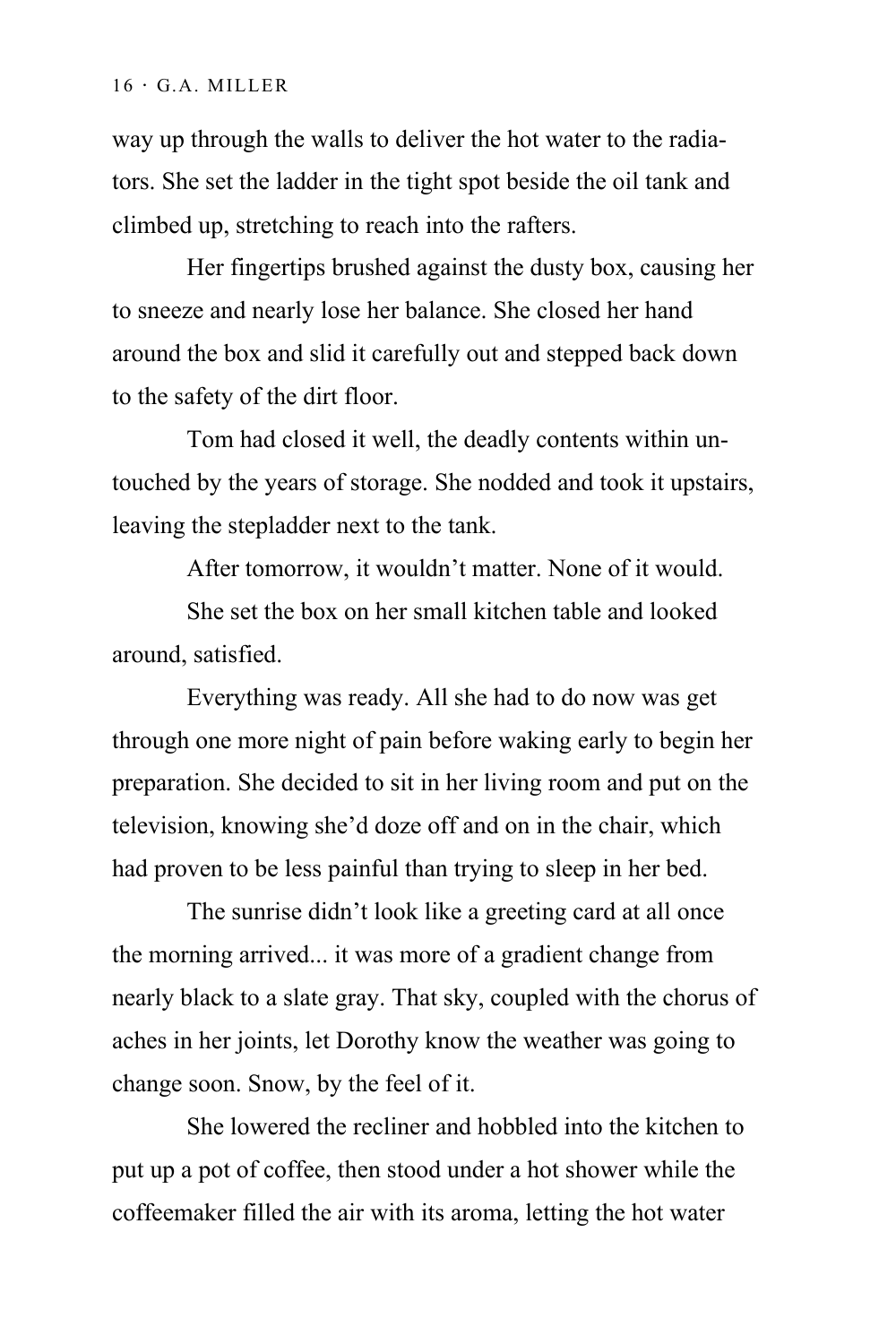lessen her aches a little bit. She dried off, put on her robe and paused for a moment in her living room to turn up the thermostat on her way to get dressed.

On this, of all days, she wasn't worried about conserving the heating oil in her basement.